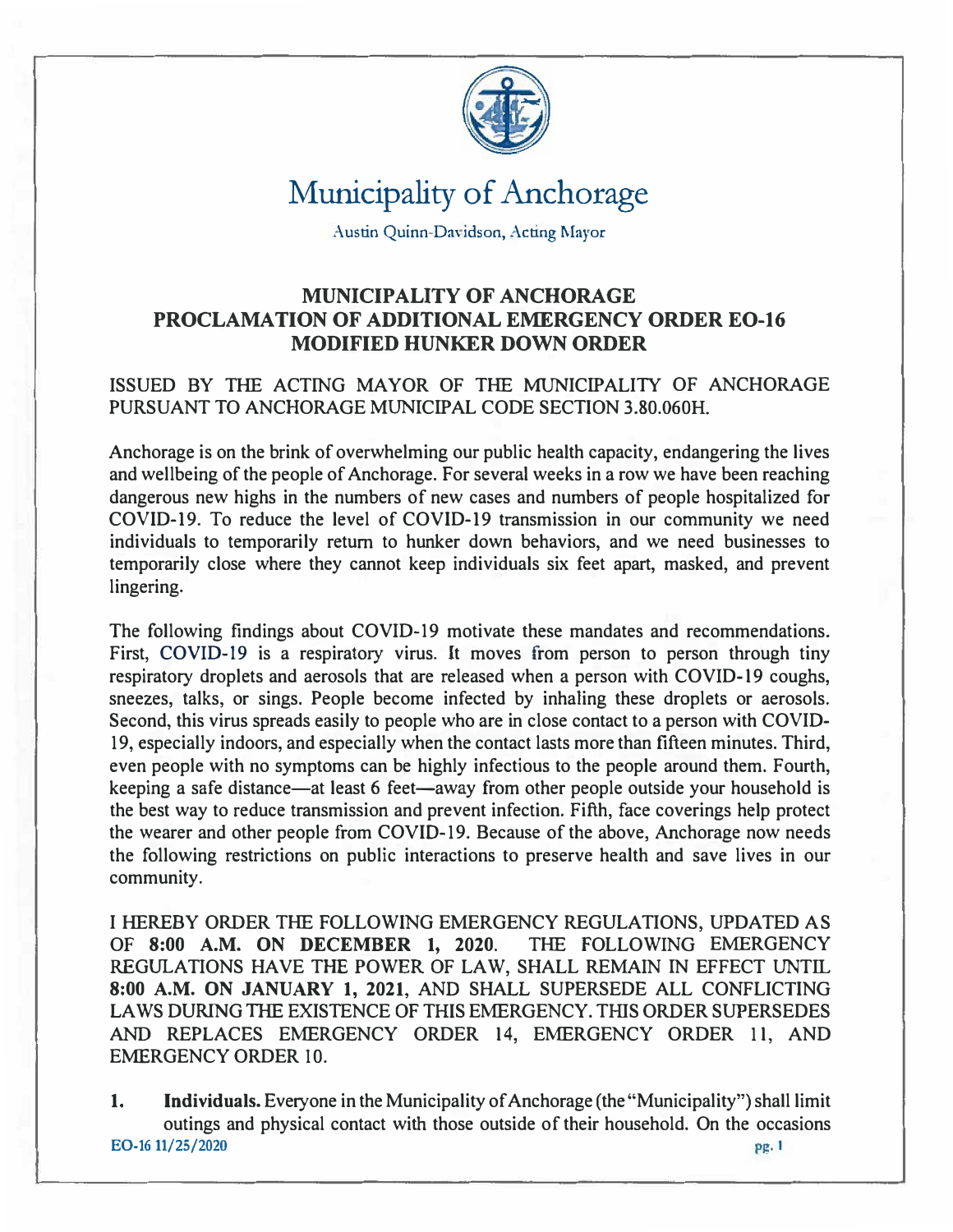

Austin Quinn-Davidson, Acting Mayor

when individuals leave home, they shall maintain physical distancing of at least six feet from any person outside their household whenever possible. Individuals must avoid physically going to their workplace if it is possible to work remotely and should avoid physically entering indoor spaces outside the home to the greatest extent possible, instead using curbside or delivery services, minimizing the number of shopping trips, and minimizing the number of household members on each outing. Individuals are required to wear a face covering or mask in public, as detailed in Emergency Order 13. Individuals are also strongly encouraged to practice recommended hygiene, including regular hand washing.

- $2.$ Requirements for Individuals Likely to be Contagious with COVID-19. Individuals likely to be contagious with COVID-19 are required to minimize contact with others as follows:
	- People who are exhibiting symptoms of COVID-19 (including the following a. symptoms when not attributable to other known causes: coughing, shortness of breath, fever, fatigue, chills, muscle pain, sore throat, headache, congestion or runny nose, diarrhea, or new loss of taste or smell) shall stay home except to seek medical care and testing.
	- As detailed in the State's Health Order No. 6, individuals who have traveled from  $b.$ outside Alaska are required upon arrival/return to limit contact with others pending negative COVID-19 testing results or to self-quarantine.
	- Household members of those who are possibly contagious should exercise  $\mathbf{c}$ . physical distancing and enhanced hygiene within the home, and refrain from leaving the home to the extent possible.
	- Individuals who learn that they have been a close contact of a positive case d. (within 6 feet for fifteen minutes during a 24-hour period) shall quarantine for the length of time directed by a public health professional.
	- Individuals who have tested positive for COVID-19 shall remain in isolation e. during their infectious period, which is ten days following symptom onset (or a positive test date if asymptomatic) or for a different time period directed by their health care provider.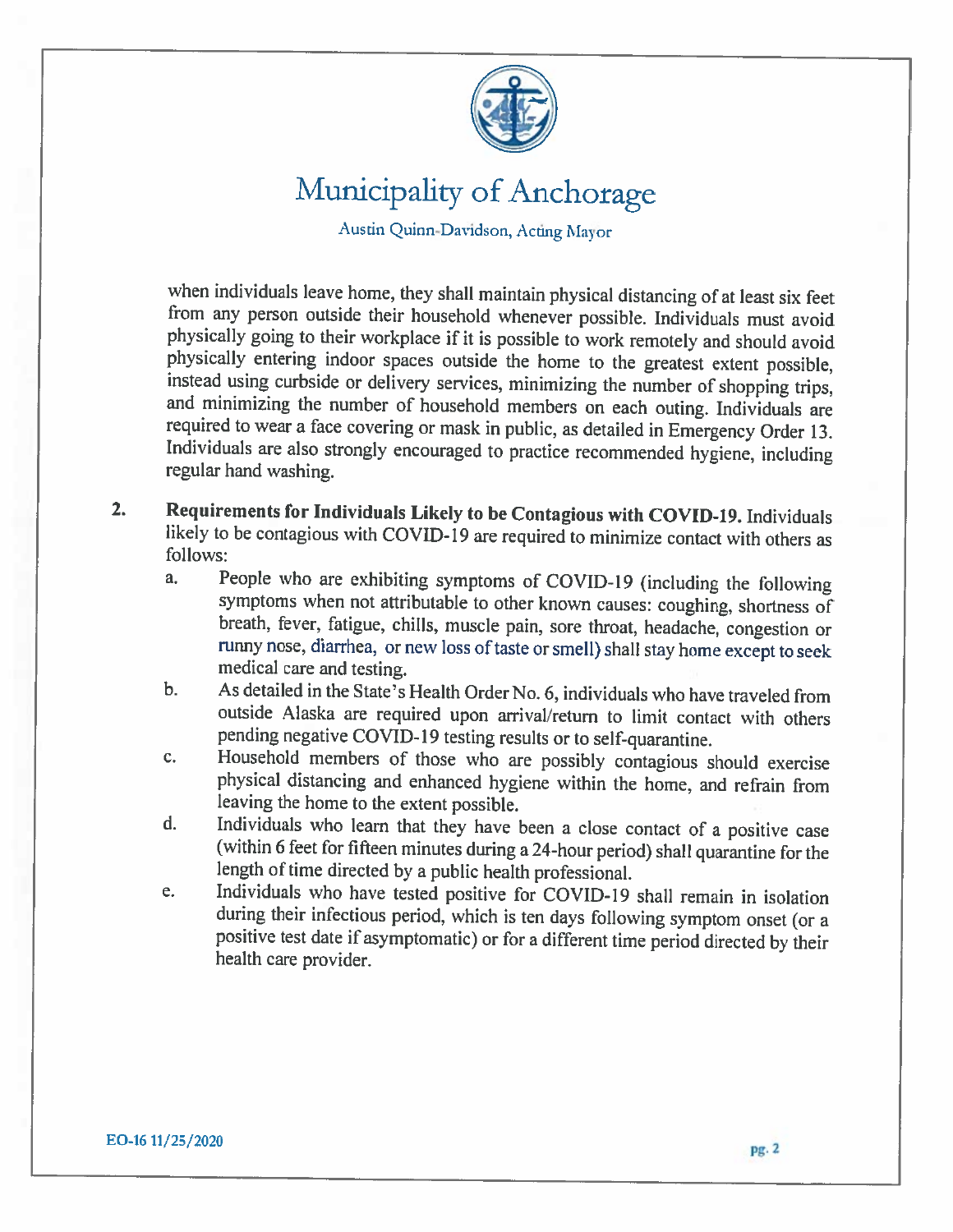

Austin Quinn Davidson, Acting Mayor

- $3<sub>1</sub>$ Gathering Limitations. All individuals must wear masks or face coverings and maintain six feet of physical distancing between household groups at all gatherings. Gatherings are defined as meetings or other events that bring together people from multiple households at the same time for a shared or group experience in a single room, space, or place such as auditorium, stadium, arena, conference room, meeting hall, or other indoor or outdoor space. All indoor gatherings are limited to six people in a single enclosed indoor space. All outdoor gatherings are limited to 10 people. The following exceptions apply to the gathering limits:
	- The gathering limitation does not limit drive-in events where groups remain  $a<sub>r</sub>$ within separate vehicles spaced at least six feet apart (or ten feet apart if singing by audience members is anticipated) so long as no food, drink, or other goods are passed between vehicles.
	- The gathering limitation does not apply to daycares, day camps, or educational  $b.$ institutions for grades pre-K through 12. For capacity limitations for daycares and day camps, see Attachments A and B. Educational institutions with grades pre-K through 12 are subject to an indoor capacity limitation of 50% of classroom occupancy based on building and fire codes.
	- Wedding and funeral services without food or drink are subject to a limit of 20 c. people. Wedding or funeral receptions with food or drink are subject to the above limits of six people indoors or ten people outdoors.
	- $d_{\cdot}$ The gathering limitation does not apply to gathering for the purpose of worship or political expression where masks are continuously worn and where food and drink are not consumed. Worship services and political expression gatherings are instead subject to a 50% indoor capacity limitation based on building and fire codes, and physical distancing should be maintained continuously between different households. All places of worship and political expression that are open to the public for gatherings must create written COVID-19 mitigation plans, maintain hard copies on site, make the plans available to congregants or other visitors, and train staff on implementation of the plans. Religious communities and individuals facilitating political expression are strongly encouraged to be more stringent by conducting virtual gatherings online, limiting any inperson gatherings to 25% of indoor capacity, and eliminating in-person singing by congregants or choirs.
	- The gathering limitation does not apply to indoor shopping special events, such e. as holiday bazaars. These entities are instead subject to the limitations and other criteria in Attachment C.
	- f. University classrooms may continue to operate under the prior 15-person indoor gathering limitation.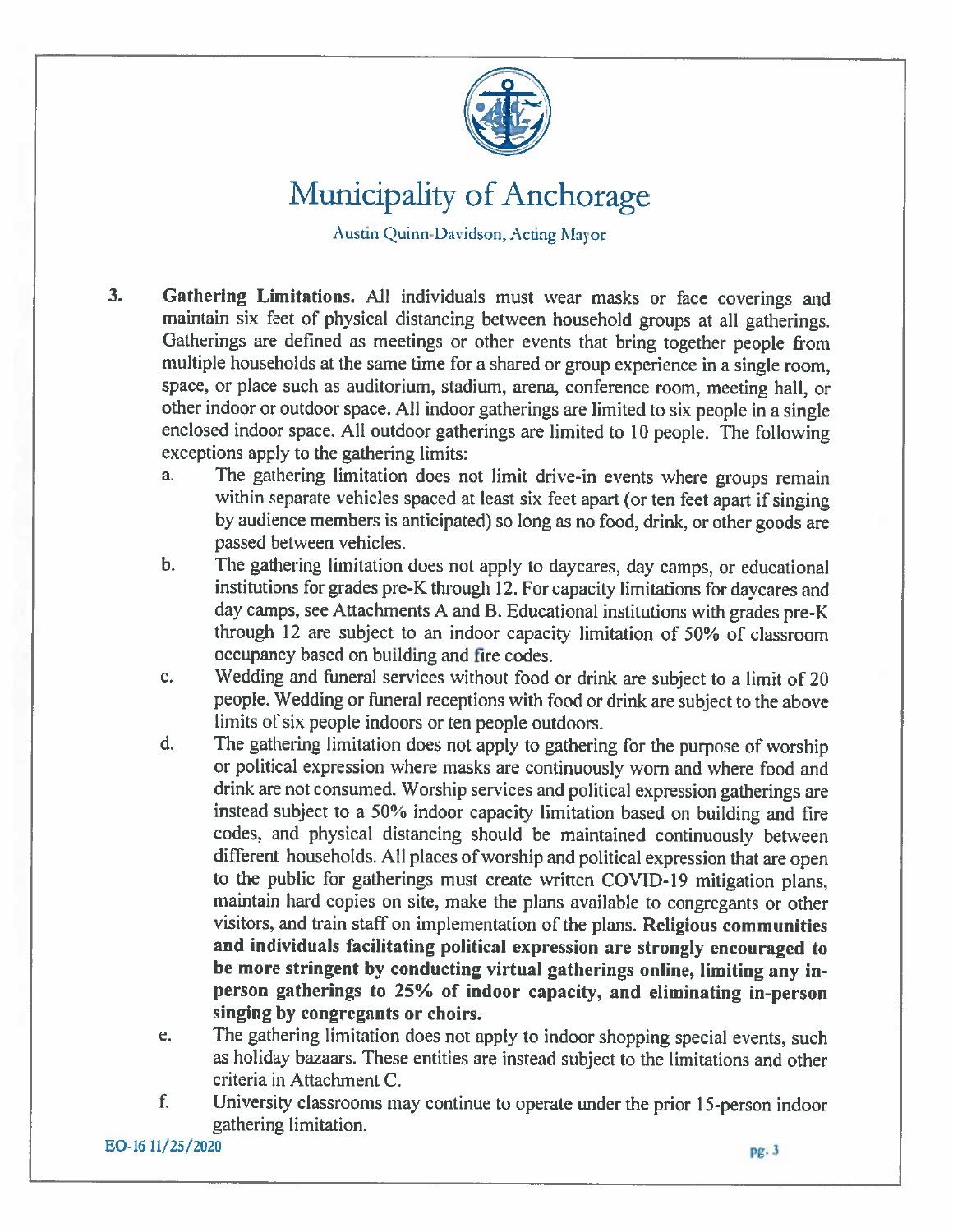

Austin Quinn-Davidson, Acting Mayor

- Hospitality Industry (Including Bars, Breweries, Restaurants, and Nightclubs)  $\overline{4}$ . Closed Except for Outdoor Dining, Take-out and Delivery Service. All restaurants, bars, breweries, and nightclubs and similar entities are closed except to allow outdoor dining, take-out, and delivery service. The outdoor areas of restaurants, bars, and breweries are limited to table service, with each table ten feet apart or greater, measured edge to edge. Outdoor tents must have the equivalent of two sides open to allow ventilation. Other outdoor dining situations (like tents designed to shelter a single household) must be submitted to the Anchorage Health Department for approval prior to use under this EO. Additional requirements for outdoor service are provided in Attachment D
- 5. Bingo Halls, Theaters, Private Clubs, and Other Recreation and Entertainment Facilities Closed. Indoor entertainment and recreation facilities, including bingo halls, theaters, bowling alleys, and arcades must be closed.
- Organized Sports Subject to Limitations and Closed to Indoor Competition. 6. Organized sports teams may not gather with or compete against other teams indoors. Teams may not conduct indoor practice that requires players to be within ten feet of each other, but may conduct indoor trainings or practices that allow physical distancing to be maintained, subject to the requirements in Attachment E. Outdoor sports may continue subject to the requirements in Attachment E. Teams from the Municipality of Anchorage that cannot play or practice in the Municipality should not travel outside the Municipality for practice or competition.
- Indoor Gyms, Recreation and Fitness Centers are Capped at 25% of Capacity and  $7.$ Group Classes Limited. Indoor gyms, recreation and fitness centers are limited to 25% of building occupancy based on fire and building codes. Indoor group fitness classes require ten feet of physical distancing between participants. Additional requirements for indoor gyms and fitness centers are provided in Attachment F.
- Salons and Personal Care Service Providers Limited. Salons and personal care 8. service providers are limited to 25% of fire code capacity. Additionally, these entities must cease providing services that require the removal of a mask such as facials or beard trimming. Additional requirements for this industry are provided in Attachment G.
- Retail and Other Public-Facing Businesses. Retail stores and all other public-facing 9. businesses not mentioned above are limited to 25% of building occupancy and must operate in a manner sufficient to permit customers to have six-feet of physical distance from other household groups. These businesses are encouraged to prioritize telephone EO-16 11/25/2020 pg. 4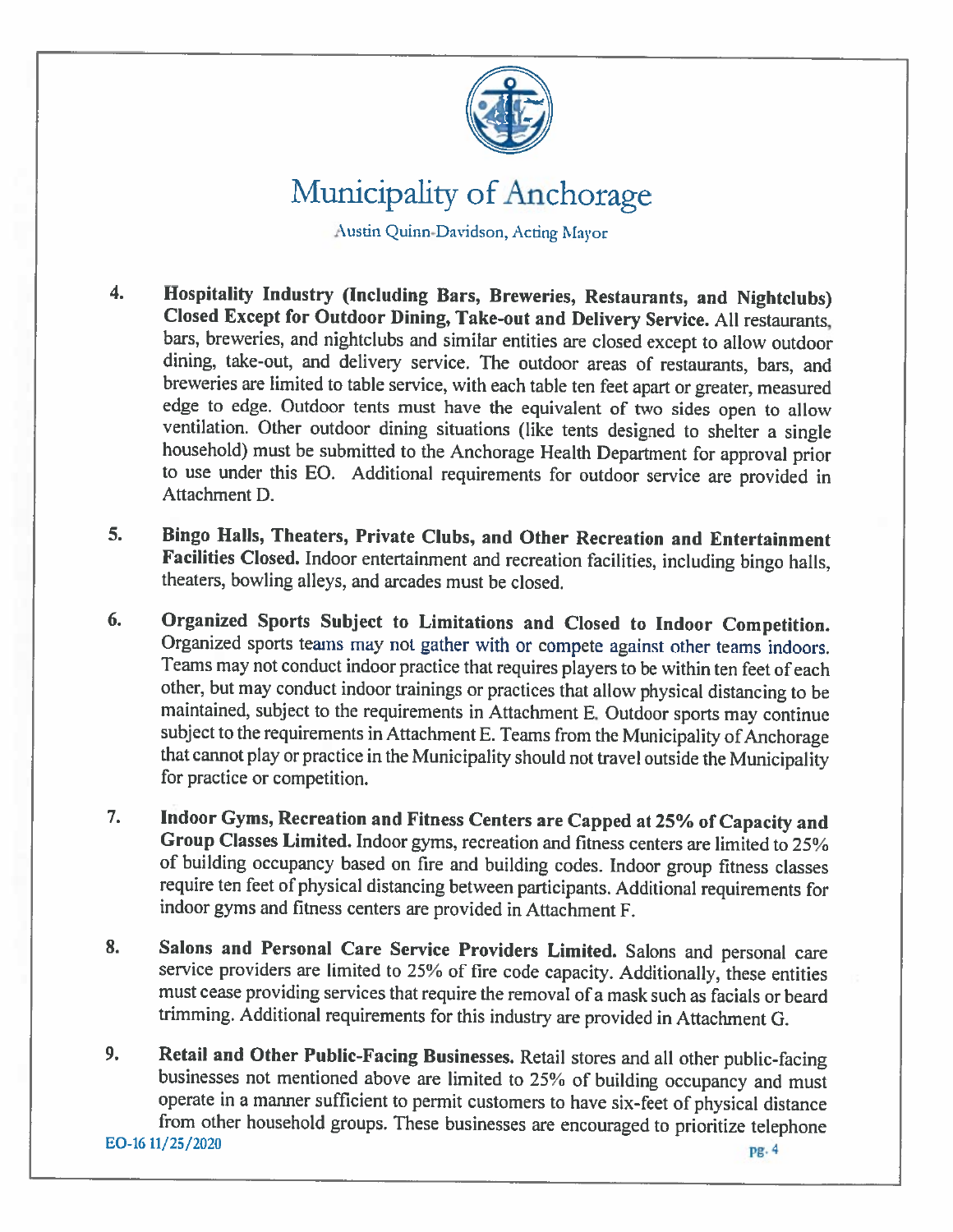

Austin Quinn-Davidson, Acting Mayor

and online ordering; increase their offerings of curbside, entryway, and delivery services; and implement reserved hours of operation limited to high-risk populations.

- 10. Legible Visitor Logs Required. Any establishments serving the public in a sit-down setting, or for an in-person appointment or service lasting fifteen minutes or longer shall require all adult customers or clients to sign in with legible contact information including first and last name, phone number, and email address in case it is needed for state or local contact tracing efforts. This information may be kept electronically. This information must be retained by businesses for not less than 30 days. Information in the visitor log will not be collected unless needed for contact tracing or enforcement of this order.
- Communication to Employees and Others of Known COVID-19 Exposure 11. Required. All businesses and other entities must promptly communicate to their employees and state and local public health departments (email: COVID-19-Business@anchorageak.gov) if a known or probable COVID-19 exposure occurred in the workplace. Businesses and other entities must assist the state and local health departments in the process of informing customers or clients of a known COVID-19 exposure at the workplace.
- Additional Requirements for Hotels and Other Lodging. Management at hotels and  $12.$ other places of lodging must regularly inform employees working within the lodging and state and local public health departments (COVID-19-Business@anchorageak.gov) whether and to what extent the hotel is housing individuals who are in quarantine or isolation due to travel, possible exposure to COVID-19, or a diagnosis of COVID-19. Hotel management must inform employees that the names of individuals with COVID-19 shall be kept confidential, and that a violation of confidentiality may result in disciplinary action by management. Hotels must supply personal protective equipment, sufficient sanitation opportunities, and adequate cleaning supplies to employees.
- Remote Work. Employers must require employees to work from home when their work  $13.$ can be accomplished remotely without significantly impeding business operations. Employers shall not knowingly permit symptomatic employees or others likely to be contagious with COVID-19 to enter the workplace or work outside the home.